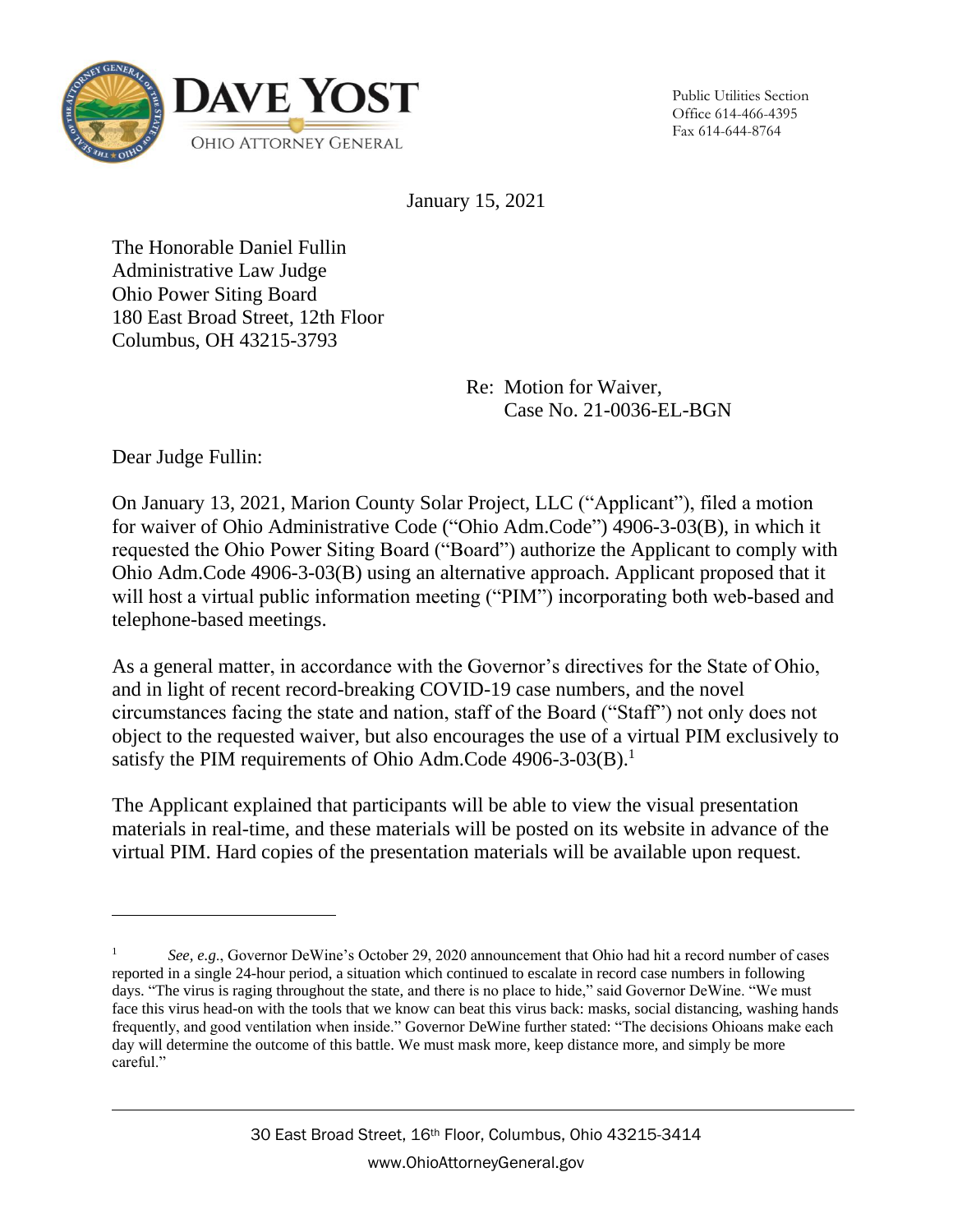Further, members of the public will be able to join the session by both web and telephone. Instructions for doing so will be provided in the letters sent to the public and in the newspaper notices. 2

Staff notes that on March 9, 2020, the Governor of Ohio signed Executive Order 2020- 01D, declaring a state of emergency in Ohio to protect the well-being of Ohioans from the dangerous effects of COVID-19. Since that time, multiple applicants have filed for waivers of Ohio Adm.Code 4906-3-03(B) such that each project may conduct solely virtual PIMs, and in each case, Staff has responded that it does not object to the requested waiver.<sup>3</sup> Throughout each waiver response, Staff has recognized the unique nature of the COVID-19 pandemic, and the radically changed environment that has resulted from the response warrants an acknowledgment of the importance of social distancing. Although additional executive orders have been issued, staying at home, as opposed to congregating in groups, is still strongly recommended and social distancing is advised for the foreseeable future.<sup>4</sup>

In fact, the Board and Public Utilities Commission of Ohio (among other judicial, legislative, and regulatory tribunals) have been conducting meetings, hearings, and other business exclusively from home and it is anticipated that the necessity for social distancing and the caution against holding large public gatherings will continue for the foreseeable future.<sup>5</sup> Additionally, the overall success that applicants have faced in conducting virtual PIMs has encouraged Staff to transition from its prior response that it

 $\overline{a}$ 

<sup>&</sup>lt;sup>2</sup> Case No. 21-0036-EL-BGN, January 13, 2021, Motion for Waiver, at 6-10.<br><sup>3</sup> See In the Matter of the Application of Madison Fields Solar Project *LLC* for

<sup>3</sup> *See In the Matter of the Application of Madison Fields Solar Project LLC for a Certificate of Environmental Compatibility and Public Need to Construct an Electric Generating Facility in Madison County, Ohio*, Case No. 19-1881-EL-BGN, May 21, 2020 Entry Granting Motion for Waiver; *In the Matter of the Application of Powell Creek Solar, LLC for a Certificate of Environmental Compatibility and Public Need for a Solar Facility Located in Putnam County, Ohio,* Case No. 20-1084-EL-BGN, June 15, 2020 Entry Granting Motion for Waiver; *In the Matter of the Application of Yellowbud Solar, LLC for a Certificate of Environmental Compatibility and Public Need*, Case No. 20-0972-EL-BGN, May 26, 2020 Entry Granting Motion for Waiver; I*n the Matter of the Application of Arche Energy Project, LLC for a Certificate of Environmental Compatibility and Public Need for a Solar Facility Located in Fulton, County, Ohio,* Case No. 20-0979-EL-BGN, May 26, 2020 Entry Granting Motion for Waiver; *In the Matter of the Application of Fox Squirrel Solar, LLC for a Certificate of Environmental Compatibility and Public Need*, Case No. 20-931-EL-BGN (June 30, 2020); *In the Matter of the Application of Birch Solar LLC for a Certificate of Environmental Compatibility and Public Need to Construct a Solar-Powered Facility*, Case No. 20-1605-EL-BGN, October 26, 2020 Entry Granting Motion for Waiver; and, *In the Matter of the Application of Wheatsborough Solar, LLC for a Certificate of Environmental Compatibility and Public Need to Construct a Solar-Power Facility,* Case No. 20-1529-EL-BGN, October 22, 2020 Entry Granting Motion for Waiver.

<sup>4</sup> *See, e.g.*, Ohio Department of Health Director Stephanie McCloud's December 30, 2020 health order encouraging people to stay at home during specified hours unless they are working or engaged in an essential activity (effective until January 23, 2021).

<sup>5</sup> *See, e.g*., Sub. H.B. No. 404, which extends until July 1, 2021 the temporary authorization for members of a public body to hold and attend meetings virtually.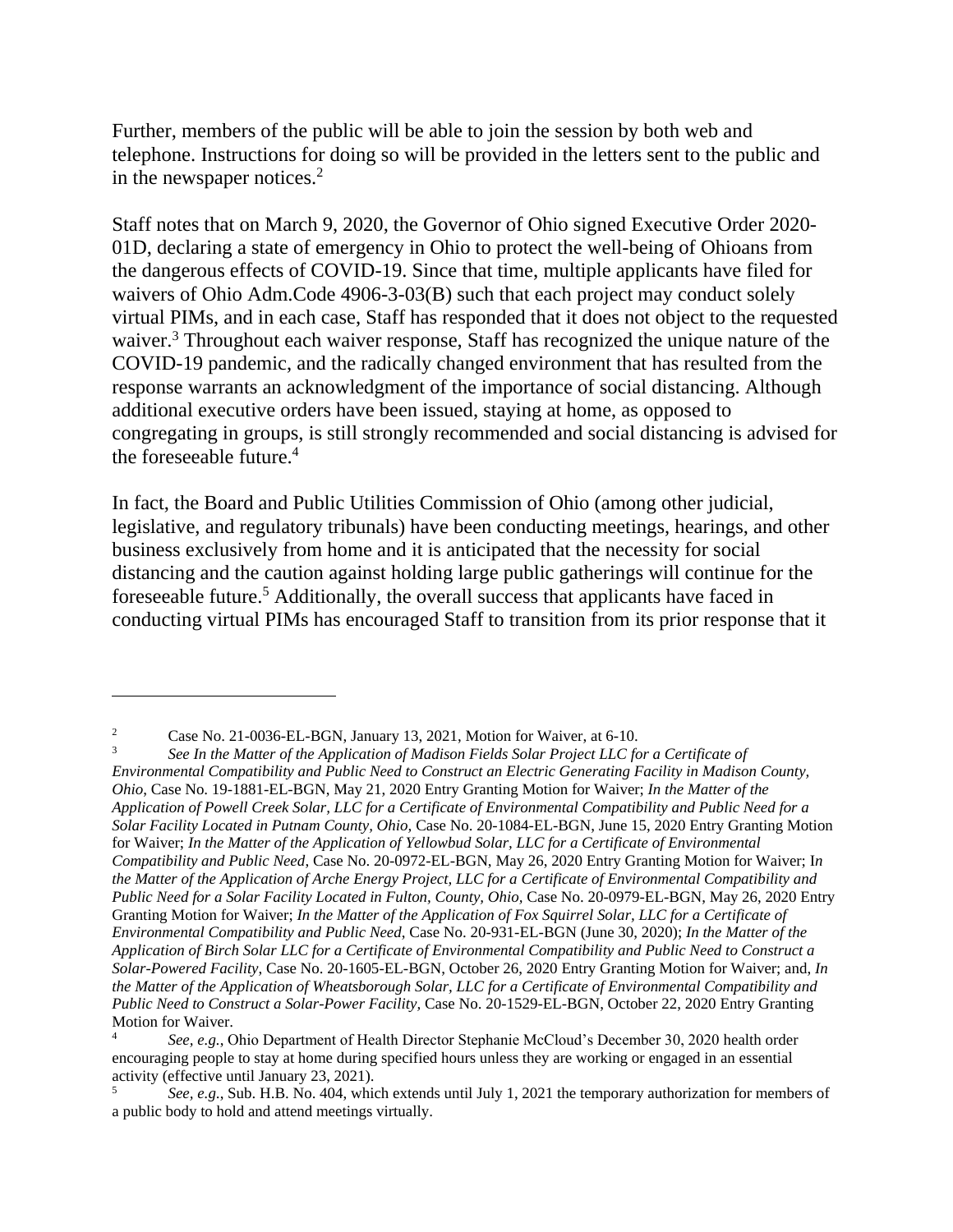"does not object to the requested waiver" to *encouraging* applicants to conduct their PIMs virtually.

Each of the above factors being the case, Staff not only reiterates that it does not object to the requested waiver, but also encourages the use of a virtual PIM exclusively to satisfy the PIM requirements of Ohio Adm.Code 4906-3-03(B). Neither does Staff object to the granting of the requested waiver on an expedited basis.

Respectfully submitted,

*/s/ Chelsea R. Fletcher*

**Thomas G. Lindgren Chelsea R. Fletcher** Assistant Attorneys General Public Utilities Section 30 E. Broad St.,  $16<sup>th</sup>$  Floor Columbus, OH 43215-3793 614.644. 8754 (telephone) 877.695.1284 (fax) [thomas.lindgren@ohioattorneygeneral.gov](mailto:thomas.lindgren@ohioattorneygeneral.gov) [chelsea.fletcher@ohioattorneygeneral.gov](mailto:chelsea.fletcher@ohioattorneygeneral.gov)

**On behalf of the Staff of the Ohio Power Siting Board**

cc: Parties of Record:

**Christine M.T. Pirik William V. Vorys** Dickinson Wright, PLLC 150 E. Gay St., Suite 2400 Columbus, OH 43215 614.591.5461 (telephone) [cpirik@dickinsonwright.com](mailto:cpirik@dickinsonwright.com) [wvorys@dickinsonwright.com](mailto:wvorys@dickinsonwright.com)

*Counsel for Marion County Solar Project, LLC*